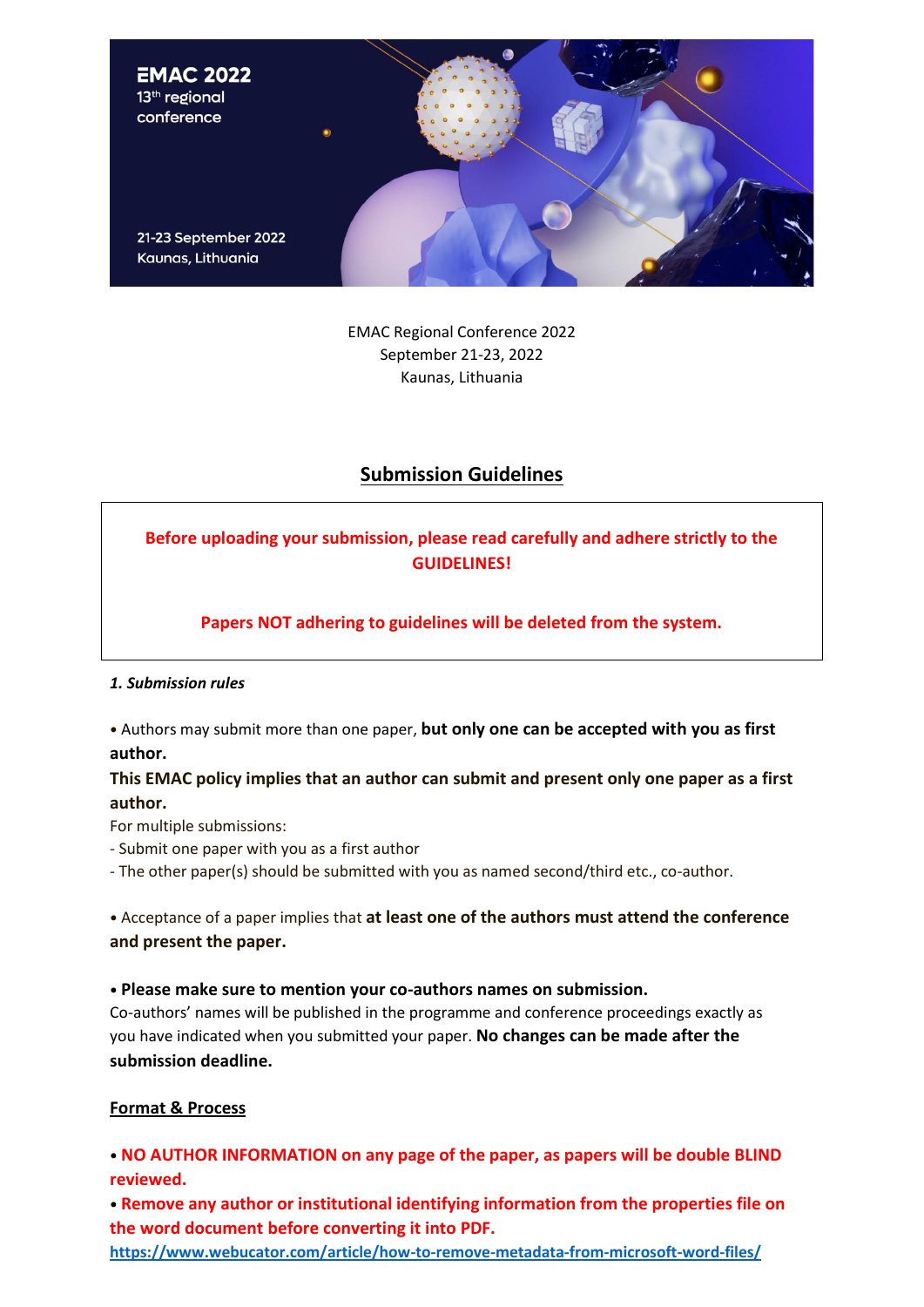• All papers are limited to **10 pages** (everything included: the cover / title page, references, and appendix. tables and figures)**.**

• The first (1) page should include **only** the title, abstract (maximum of 100 words or 10 lines) and keywords. Any paper exceeding the specified limit will not be included in the review process.

• Papers must show a clear indication of the purpose of the research, research method, major results, implications and key references.

• Papers will be evaluated through a double-blind review process and authors will be notified of acceptance/rejection in June 2022.

**The decisions of the conference chair(s) are final**. **The paper submitted is the final paper. No revised version is accepted.**

### *2. Paper Format*

#### **Papers should be:**

- Single spaced throughout
- Times New Roman 12-point font (except for title which should be Times New Roman 14 point font)
- A4 size page formatting
- 2.5cm margins on all sides

### **Content order for the paper:**

- **Page 1 (1 page)**:
- **1. Title**

**2. Abstract (100 words or ten lines maximum) summarizing the main aim(s) findings and conclusions of your research.**

**3. Keywords (maximum 3)**

• **Page 2**: Body of the paper including tables, figures, footnotes and technical details if required such as mathematical proof or development.

• References.

**The paper is limited to 10 PAGES (everything included: the cover / title page, references, and appendix. tables and figures).**

**a) Page 1 - Title Page**

### **Title (centred, bold and times new roman 14-point font)**

**Abstract** (left justified, bold and times new roman 12-point font maximum 100 words and ten lines) Compliance to the line limit is required to facilitate standardisation of the publication of the abstract proceedings book. (At the start of each new paragraph or section you should indent the first line as in the example given here).

**Keywords**: (left justified, regular, italic and times new roman 12-point font)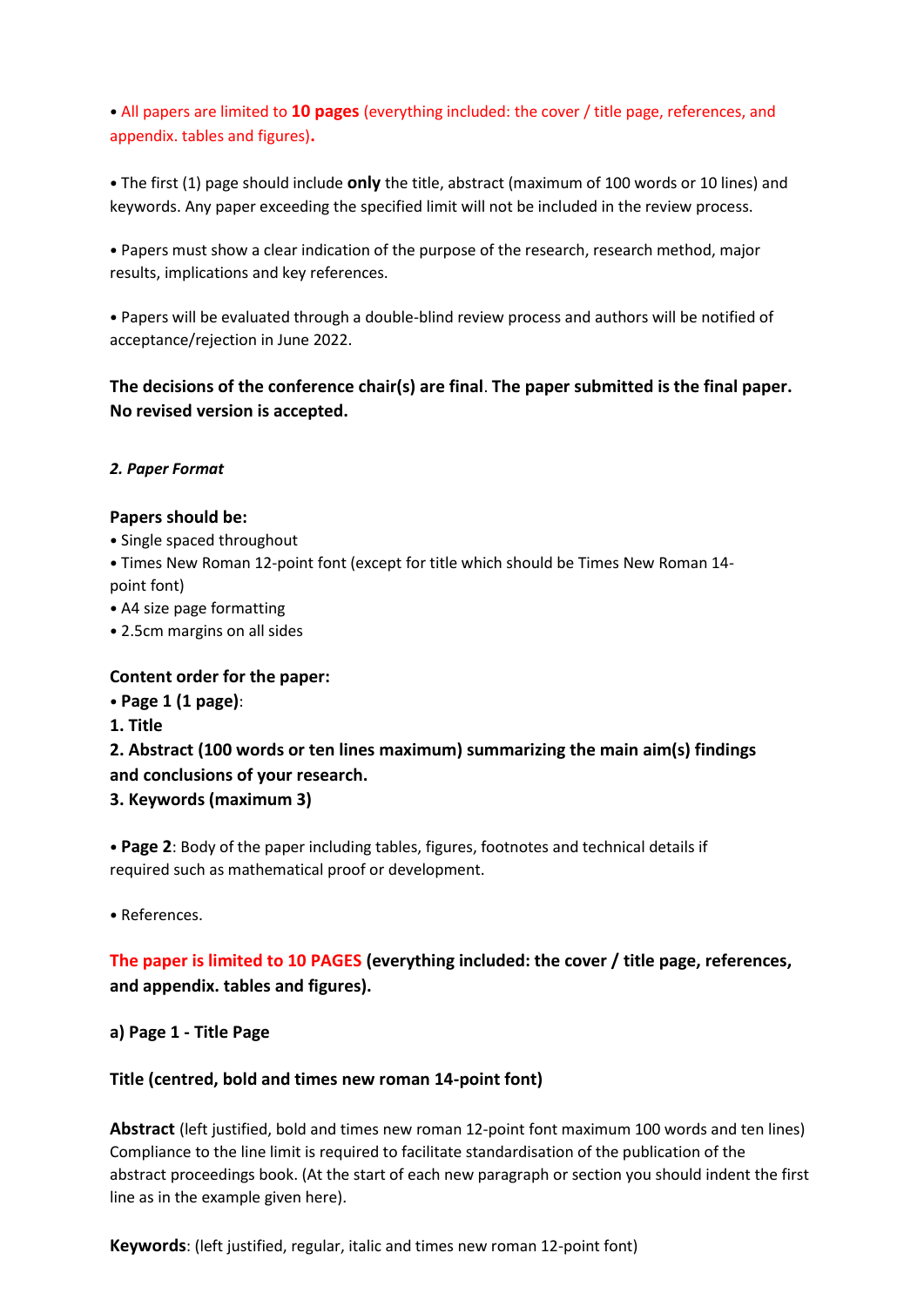# **b) Main body of the paper**

# **Headings and sub-headings**

### 1. Major headings

Should be numbered sequentially, left justified and bolded. The first letter of each major word should be capitalised and all of the other words should be in lower case. Two single space lines should precede and one single space should follow a major heading.

## *1.1 Sub-headings*

Should be numbered according to the main heading, left justified, regular and in italics. One space line should precede and follow a sub-heading. Only the first letter of the first word should be capitalised.

# *1.1.1 Sub sub-heading*

You should avoid the use of sub sub-headings unless absolutely necessary. If you use sub subheadings they should be numbered according to the main heading, left indented, regular and in italics. One space line should precede and follow a sub sub-heading. Only the first letter of the first word should be capitalised.

# **Figures and tables**

• Should be integrated within the text as soon as possible after they have been cited.

# **Footnotes**

• At the bottom of the page should be kept to a minimum and numbered consecutively throughout the text with superscript Arabic numerals.

# **Formulae**

• Displayed formulae should be numbered consecutively throughout the paper as (1), (2), etc., against the right hand margin of the page.

### • **References**.

o For full details see the author guidelines of the International Journal of Research in Marketing.

o *References to publications in the text* should follow APA style. They should include the author name (s) and year of publication.

 **For publications by one author.** *Either:* (a) as Makovec-Brenčič (2015) reported …, or (b) Only one prior study has addressed this issue (MakovecBrenčič, 2015).

 **For publications by two authors:** *Either:* (a) as Makovec-Brenčič and Wagner (2015) reported or (b) Only one prior study has addressed this issue (Makovec-Brenčič & Wagner, 2015).

 **For publications by three to five authors:** For the first instance the reference is mentioned, use *either:* (a) as Makovec-Brenčič, Wagner, Wong, and Avlonitis (1999) reported or (b) Only one prior study has addressed this issue (Makovec-Brenčič, Wagner, Wong, and Avlonitis, 1999). For later referrals to the same source, use Makovec-Brenčič et al. (1999).

 **For publications by more than five authors:** *Either:* (a) as Makovec-Brenčič et al. (1999) reported or (b) Only one prior study has addressed this issue (Makovec-Brenčič et al., 1999).

o *Bibliographic references:* should be sorted alphabetically by (first) author, and follow the APA-style of referencing. For details and special cases, we refer to the IJRM style sheet and the APA style handbook. Below are examples for the most common cases.